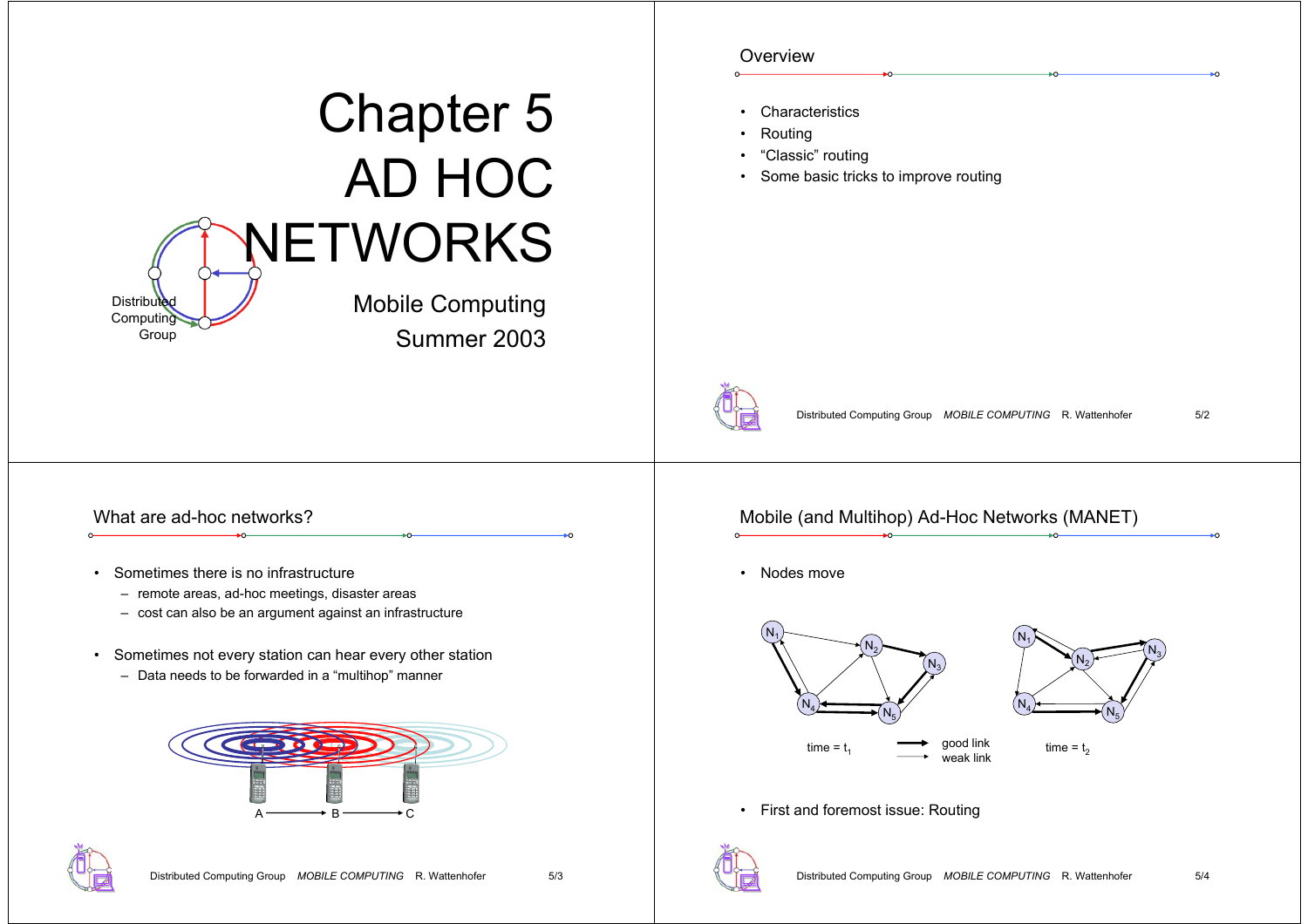#### An ad-hoc network as a graph

- •A node is a mobile station
- •All nodes are equal (are they?)
- • Iff node v can "hear" node u, the graph has an arc (u,v)
- These arcs can have weights that represent the signal strength
- Close-by nodes have MAC issues such as hidden/exposed terminal problems



• Optional: the graph is Euclidian, i.e., there is a link between two nodes iff the distance d of the nodes is less than D



 $\mathsf{N}_5$ 

 $\mathsf{N}_4$ 



Distributed Computing Group *MOBILE COMPUTING* R. Wattenhofer 5/5

# Classic Routing 1: Link-State Routing Protocols

- Link-state routing protocols are a preferred iBGP method (within an autonomous system – think: service provider) in the Internet
- •Idea: periodic notification of all nodes about the complete graph
- Routers then forward a message along (for example) the shortest path in the graph
- + message follows shortest path
- every node needs to store whole graph, even links that are not on any path
- every node needs to send and receive messages that describe the whole graph regularly





# Routing: Flooding

- What is Routing?
- •...Routing is the act of moving information across an internetwork from a source to a destination." (CISCO)
- The simplest form of routing is "flooding": a source *<sup>s</sup>* sends the message to all its neighbors; when a node other than destination *t* receives the message the first time it re-sends it to all its neighbors.
- + simple (sequence numbers)
- a node might see the same message more than once. (How often?)
- what if the network is huge but the target *t* sits just next to the source *s?*

• We need a smarter routing algorithm





Distributed Computing Group *MOBILE COMPUTING* R. Wattenhofer 5/6

## Classic Routing 2: Distance Vector Routing Protocols

- The predominant method for wired networks
- Idea: each node stores a routing table that has an entry to each destination (destination, distance, neighbor)
- If a router notices a change in its neighborhood or receives an update message from a neighbor, it updates its routing table accordingly and sends an update to all its neighbors
- + message follows shortest path
- + only send updates when topology changes
- most topology changes are irrelevant for a given source/destination pair
- every node needs to store a big table
- count-to-infinity problem



*a*

DestDir

*b*

*cb* 2

*t*

*<sup>a</sup>* 1

*b*

 $b$  1

 $\overline{2}$ 

Dst

*s*

*t*?

*t=2*

b

*t=1*

*t*

a

c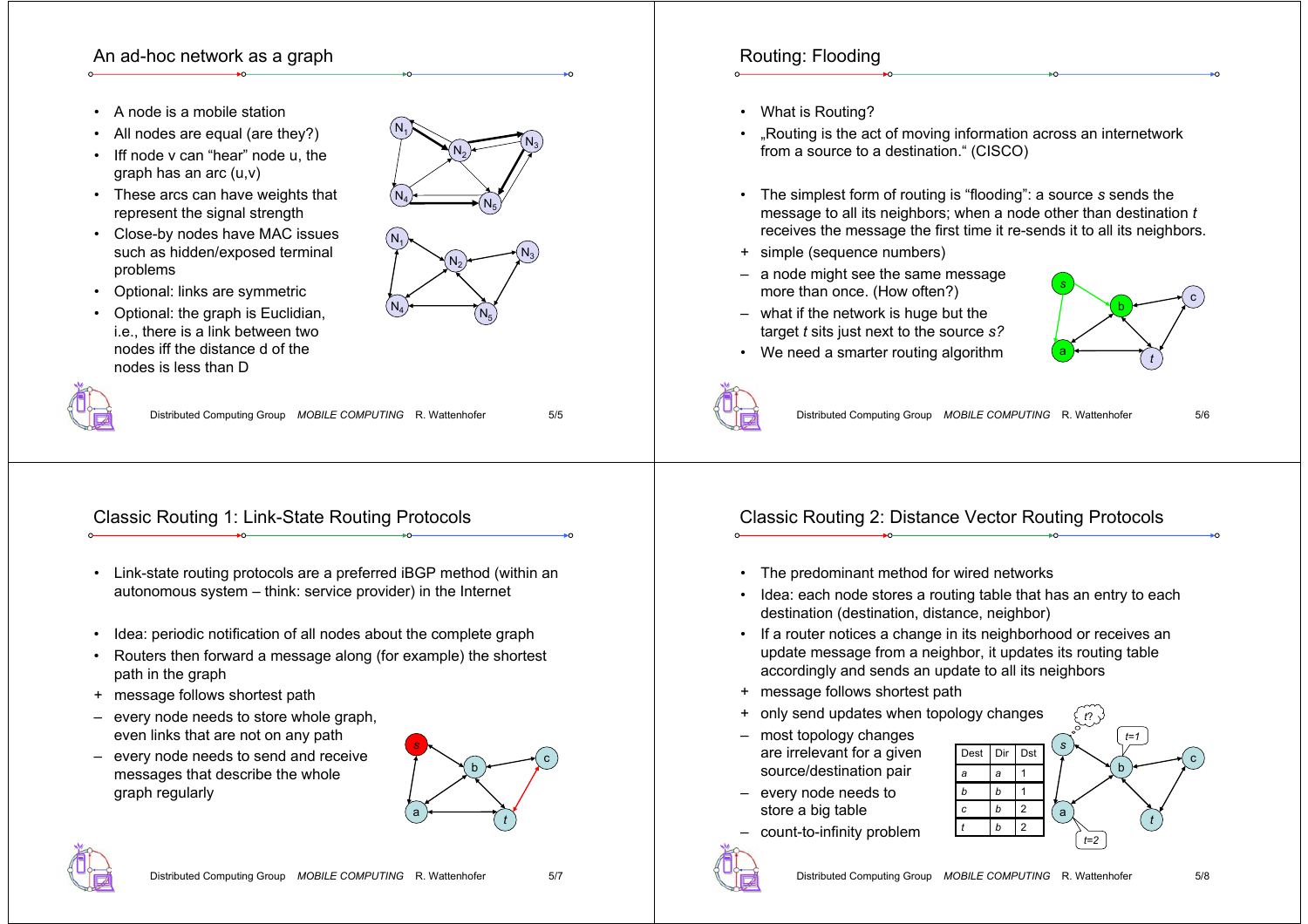#### Discussion of Classic Routing Protocols

- Proactive Routing Protocols
- Reactive Routing Protocols
- • Both link-state and distance vector are "proactive," that is, routes are established and updated even if they are never needed.
- • If there is almost no mobility, proactive algorithms are superior because they never have to exchange information and find optimal routes easily.
- Flooding is "reactive," but does not scale
- • If mobility is high and data transmission rare, reactive algorithms are superior; in the extreme case of almost no data and very much mobility the simple flooding protocol might be a good choice.

There is *no* "optimal" routing protocol; the choice of the routing protocol depends on the circumstances. Of particular importance is the mobility/data ratio.

•



Distributed Computing Group *MOBILE COMPUTING* R. Wattenhofer 5/9

#### Trick 1: Radius Growth

- Problem of flooding (and similarly other algorithms): The destination is in two hops but we flood the whole network
- • Idea: Flood with growing radius; use time-to-live (TTL) tag that is decreased at every node, for the first flood initialize TTL with 1, then 2, then 3 (really?), …when destination is found, how do we stop?
- Alternative idea: Flood very slowly (nodes wait some time before they forward the message) – when the destination is found a quick flood is initiated that stops the previous flood
- + Tradeoff time vs. number of messages



#### Distributed Computing Group *MOBILE COMPUTING* R. Wattenhofer 5/11

### Routing in Ad-Hoc Networks

- Reliability
	- Nodes in an ad-hoc network are not 100% reliable
	- Algorithms need to find alternate routes when nodes are failing

#### •Mobile Ad-Hoc Network (MANET)

- It is often assumed that the nodes are mobile ("Moteran")
- 10 Tricks  $\rightarrow$  2<sup>10</sup> routing algorithms
- In reality there are almost that many!
- Q: How good are these routing algorithms?!? Any hard results?
- •A: Almost none! Method-of-choice is simulation…
- •Perkins: "if you simulate three times, you get three different results"



Distributed Computing Group *MOBILE COMPUTING* R. Wattenhofer 5/10

#### Trick 2: Source Routing

- Problem: nodes have to store routing information for others
- Idea: Source node stores the whole path to the destination; source stores path with every message, so nodes on the path simply chop off themselves and send the message to the next node.
- • "Dynamic Source Routing" discovers a new path with flooding (message stores history, if it arrives at the destination it is sent back to the source through the same path)
- + Nodes only store the paths they need
- Not efficient if mobility/data ratio is high
- Asymmetric Links?

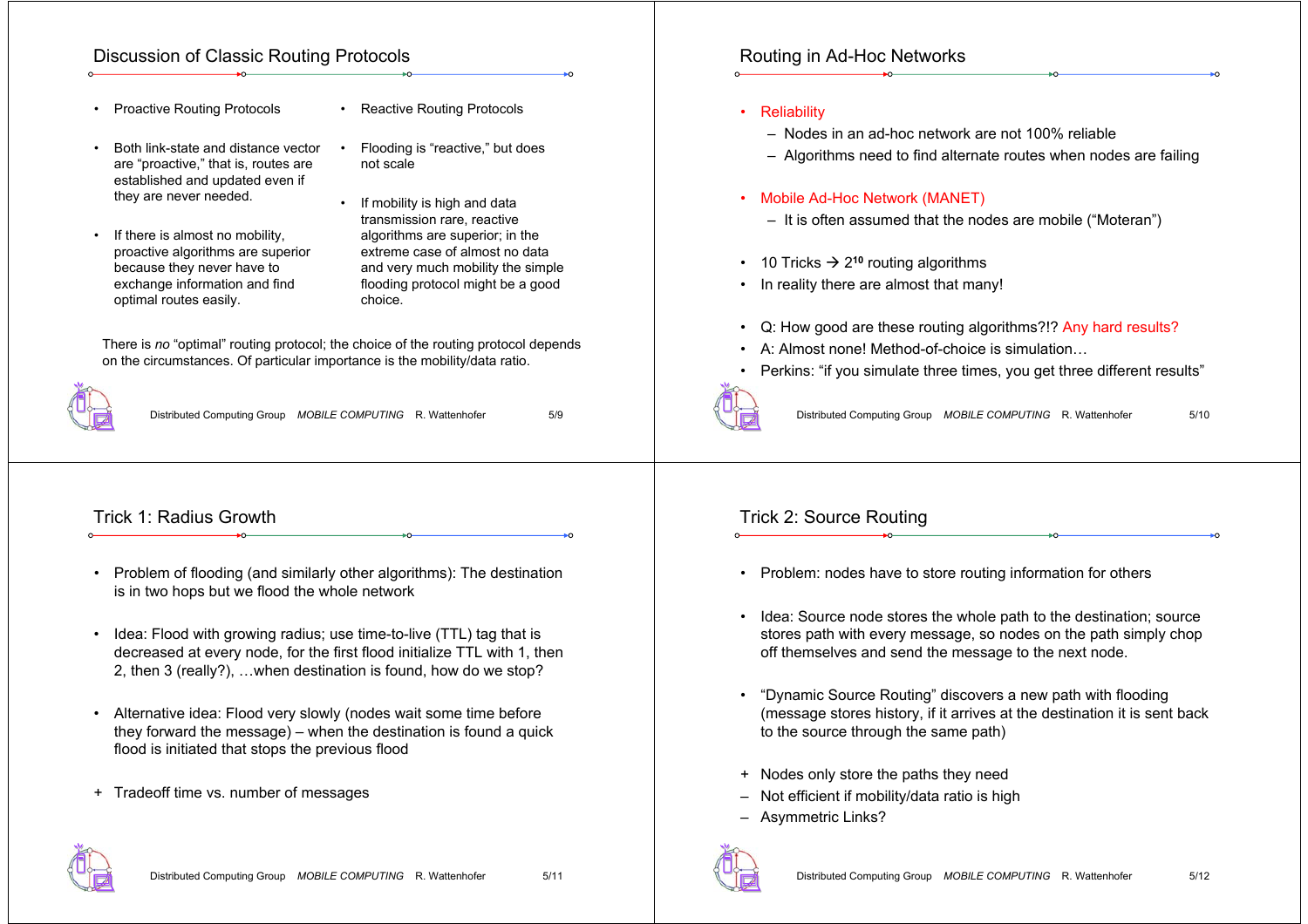#### Trick 3: Asymmetric Links

- Problem: The destination cannot send the newly found path to the source because at least one of the links used was unidirectional.
- • Idea: The destination needs to find the source by flooding again, the path is attached to the flooded message. The destination has information about the source (approximate distance, maybe even direction), which can be used.





Distributed Computing Group *MOBILE COMPUTING* R. Wattenhofer 5/13

#### Trick 5: Local search

- Problem: When trying to forward a message on path "*s-a-u-c-t*" node *u* recognizes that node *<sup>c</sup>* is not a neighbor anymore.
- Idea: Instead of not delivering the message and sending a NAK to *<sup>s</sup>*, node *u* could try to search for *t* itself; maybe even by flooding.
- Some algorithms hope that node *t* is still within the same distance as before, so they can do a flooding with TTL being set to the original distance (plus one)
- If *u* does not find *t*, maybe the predecessor of *<sup>u</sup>* (*a*) does?
- One can construct examples where this works, but of course also examples where this does not work.

#### Trick 4: Re-use/cache routes

- This idea comes in many flavors:
- • Clearly a source *<sup>s</sup>* that has already found a route "*s-a-b-c-t*" does not need to flood again in order to find a route to node *<sup>c</sup>*.
- Also, if node *<sup>u</sup>* receives a flooding message that searches for node *<sup>v</sup>*, and node *<sup>u</sup>* knows how to reach *v*, *<sup>u</sup>* might answer to the flooding initiator directly.
- If node *u* sees a message with a path (through *u*), node *<sup>u</sup>* will learn (cache) this path for future use.
- + Without caching you might do the same work twice
- Which information is up-to-date? sequence numbers for updates
- Caching is in contradiction to the source routing philosophy



Distributed Computing Group *MOBILE COMPUTING* R. Wattenhofer 5/14

#### Trick 6: Hierarchy

- Problem: Especially proactive algorithms do not scale with the number of nodes. Each node needs to store big tables
- Idea: In the Internet there is a hierarchy of nodes; i.e. all nodes with the same IP prefix are in the same direction. One could do the same trick in ad-hoc networks
- + Well, if it happens that the ad-hoc nodes with the same numbers are in the same area are together, hierarchical routing is a good idea.
- There are not too many applications where this is the case. Nodes are mobile after all.